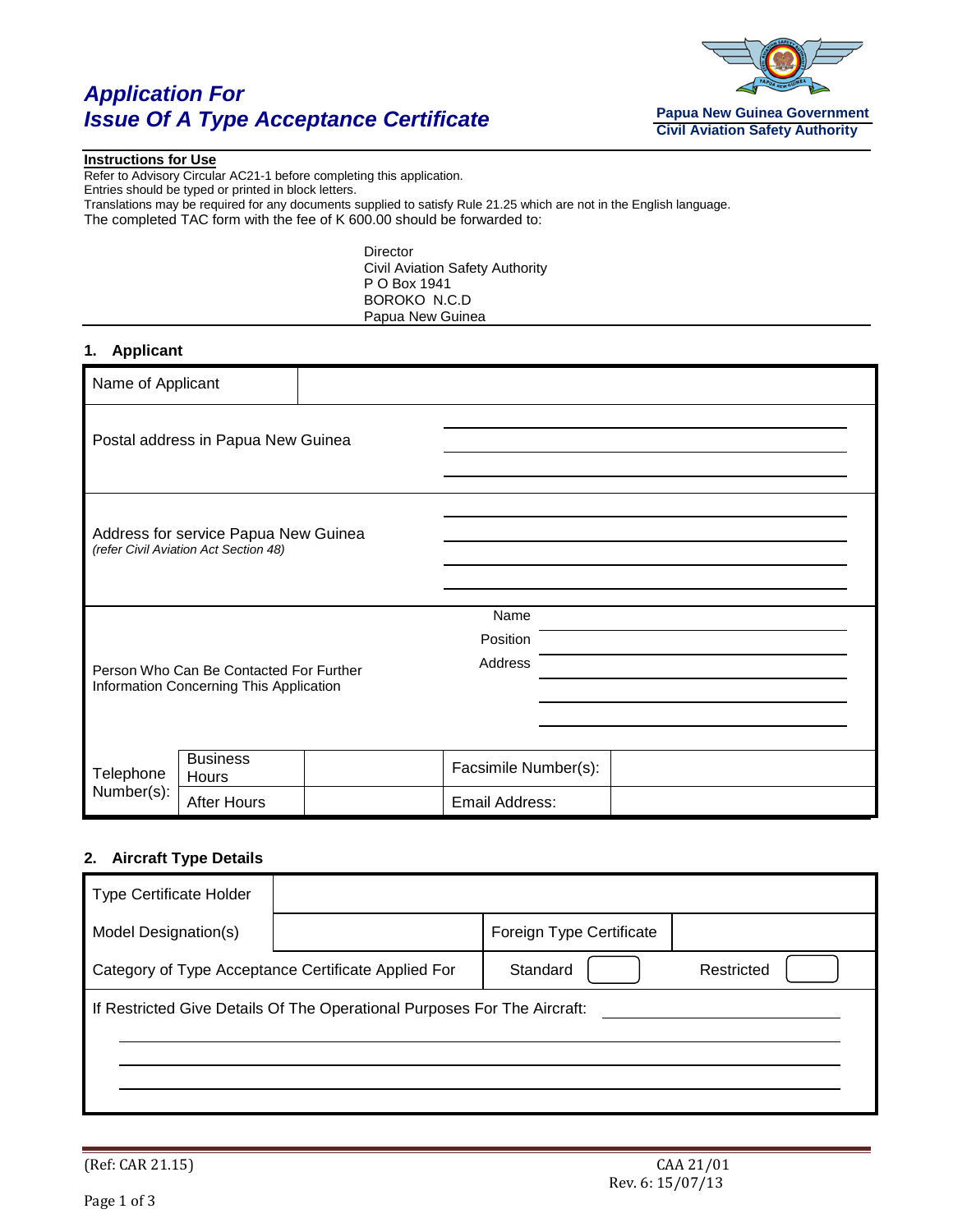## **3. Supply Of Data**

| The following listed data is enclosed to satisfy the requirements of Rule 21.25        |  |
|----------------------------------------------------------------------------------------|--|
| Type Certificate and Type Certificate Data Sheet                                       |  |
|                                                                                        |  |
|                                                                                        |  |
|                                                                                        |  |
| Airworthiness Design Standards                                                         |  |
| <b>Special Conditions</b><br><b>Equivalent Safety Rules</b>                            |  |
| Exemptions                                                                             |  |
| (as referred to on the TCDS)                                                           |  |
| List Of Compliance Data Submitted To The Type                                          |  |
| Certifying Authority                                                                   |  |
|                                                                                        |  |
|                                                                                        |  |
| <b>Flight Manual</b>                                                                   |  |
|                                                                                        |  |
| <b>Illustrated Parts Catalogue</b>                                                     |  |
| Maintenance Manual(s)<br>Service Data For Airframe, Engines & Propellers               |  |
| (or written agreement from operator to access or                                       |  |
| supply this material when requested to do so by<br>CAA)                                |  |
|                                                                                        |  |
| (Where this data is supplied it is preferred in the form<br>of CD-ROMs or diskette)    |  |
|                                                                                        |  |
|                                                                                        |  |
| Evidence Of Type Certificate Holders Agreement                                         |  |
| To Supply Updates To Flight Manual and<br>Maintenance Data (if the latter is supplied) |  |

### **4. Certification**

| I hereby apply for the grant of a Type Acceptance Certificate covering the model(s) and serial number range stated above in<br>Section B. The application fee required by the Civil Aviation Charges Regulations is enclosed herewith. |  |       |  |  |  |  |
|----------------------------------------------------------------------------------------------------------------------------------------------------------------------------------------------------------------------------------------|--|-------|--|--|--|--|
| Name:                                                                                                                                                                                                                                  |  |       |  |  |  |  |
| <b>Position</b>                                                                                                                                                                                                                        |  |       |  |  |  |  |
| Signature:                                                                                                                                                                                                                             |  | Date: |  |  |  |  |